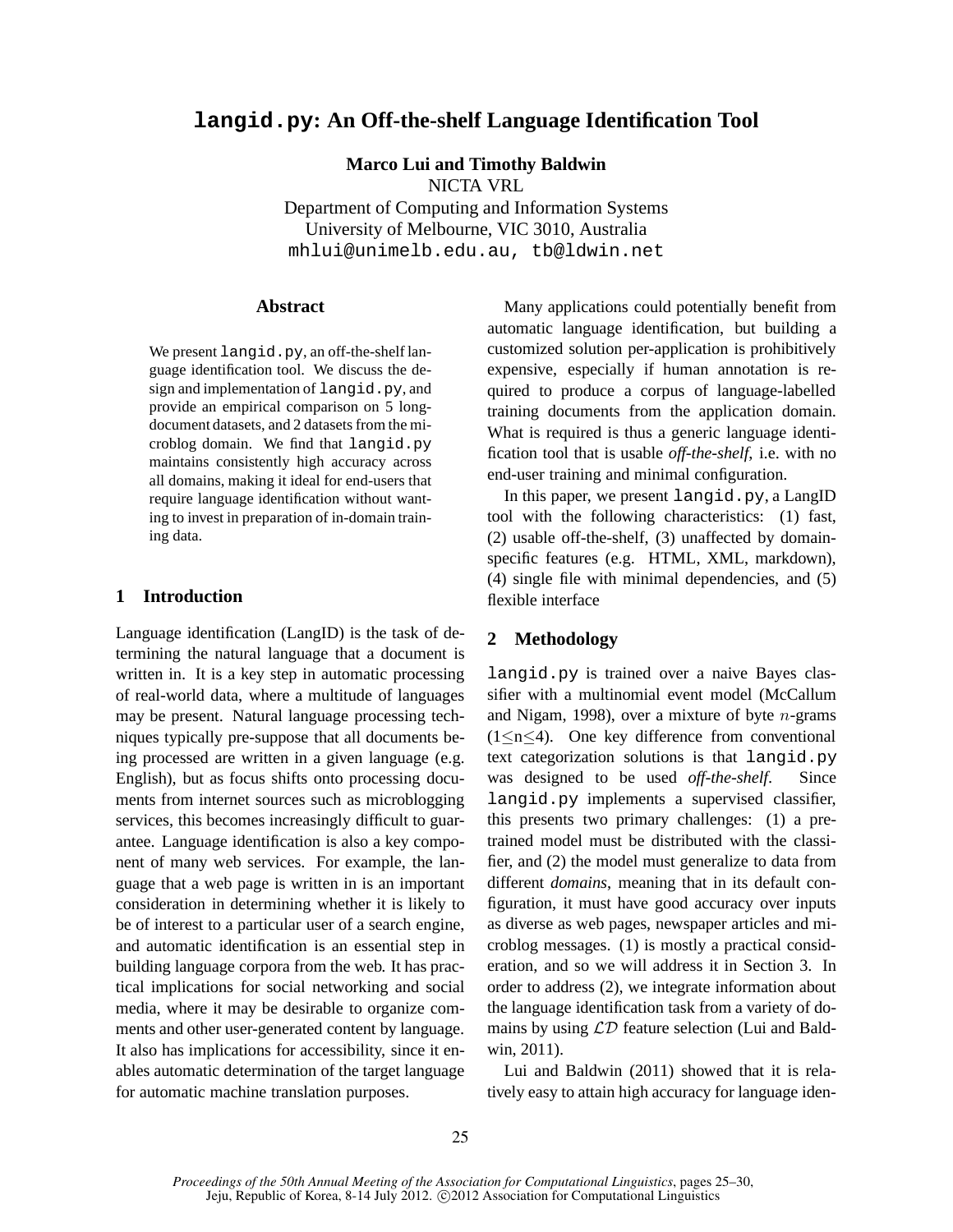| <b>Dataset</b> | Documents | Langs | Doc Length (bytes)                         |
|----------------|-----------|-------|--------------------------------------------|
| <b>EUROGOV</b> | 1500      | 10    | $1.7\times10^4 \pm 3.9\times10^4$          |
| TCL.           | 3174      | 60    | $2.6\times10^3$ $\pm3.8\times10^3$         |
| WIKIPEDIA      | 4963      | 67    | $1.5 \times 10^3 \pm 4.1 \times 10^3$      |
| <b>EMEA</b>    | 19988     | 22.   | $2.9\times10^5$ ±7.9×10 <sup>5</sup>       |
| EUROPARL       | 20828     | 22.   | $1.7\times10^{2} \pm 1.6\times10^{2}$      |
| T-BE           | 9659      | 6     | $1.0\times10^{2}$ $\pm3.2\times10^{1}$     |
| $T-SC$         | 5000      | 5     | $8.8{\times}10^{1}$ $\pm3.9{\times}10^{1}$ |

Table 1: Summary of the LangID datasets

tification in a traditional text categorization setting, where we have in-domain training data. The task becomes much harder when trying to perform *domain adaptation*, that is, trying to use model parameters learned in one domain to classify data from a different domain. LD feature selection addresses this problem by focusing on key features that are relevant to the language identification task. It is based on Information Gain (IG), originally introduced as a splitting criteria for decision trees (Quinlan, 1986), and later shown to be effective for feature selection in text categorization (Yang and Pedersen, 1997; Forman, 2003).  $LD$  represents the difference in IG with respect to language and domain. Features with a high  $\mathcal{LD}$  score are informative about language without being informative about domain. For practical reasons, before the IG calculation the candidate feature set is pruned by means of a term-frequency based feature selection.

Lui and Baldwin (2011) presented empirical evidence that  $\mathcal{LD}$  feature selection was effective for domain adaptation in language identification. This result is further supported by our evaluation, presented in Section 5.

### **3 System Architecture**

The full langid.py package consists of the language identifier langid.py, as well as two support modules LDfeatureselect.py and train.py.

langid.py is the single file which packages the language identification tool, and the only file needed to use langid.py for off-the-shelf language identification. It comes with an embedded model which covers 97 languages using training data drawn from 5 domains. Tokenization and feature selection are carried out in a single pass over the input document via Aho-Corasick string matching (Aho and Corasick, 1975). The Aho-Corasick string matching algorithm processes an input by means of a deterministic finite automaton (DFA). Some states of the automaton are associated with the completion of one of the *n*-grams selected through  $LD$  feature selection. Thus, we can obtain our document representation by simply counting the number of times the DFA enters particular states while processing our input. The DFA and the associated mapping from state to  $n$ -gram are constructed during the training phase, and embedded as part of the pre-trained model.

The naive Bayes classifier is implemented using numpy,<sup>1</sup> the de-facto numerical computation package for Python. numpy is free and open source, and available for all major platforms. Using numpy introduces a dependency on a library that is not in the Python standard library. This is a reasonable tradeoff, as numpy provides us with an optimized implementation of matrix operations, which allows us to implement fast naive Bayes classification while maintaining the single-file concept of langid.py.

langid.py can be used in the three ways:

**Command-line tool:** langid.py supports an interactive mode with a text prompt and line-by-line classification. This mode is suitable for quick interactive queries, as well as for demonstration purposes. langid.py also supports language identification of entire files via redirection. This allows a user to interactively explore data, as well as to integrate language identification into a pipeline of other unix-style tools. However, use via redirection is not recommended for large quantities of documents as each invocation requires the trained model to be unpacked into memory. Where large quantities of documents are being processed, use as a library or web service is preferred as the model will only be unpacked once upon initialization.

**Python library:** langid.py can be imported as a Python module, and provides a function that accepts text and returns the identified language of the text. This use of langid.py is the fastest in a single-processor setting as it incurs the least overhead.

**Web service:** langid.py can be started as a web service with a command-line switch. This

<sup>1</sup>http://numpy.scipy.org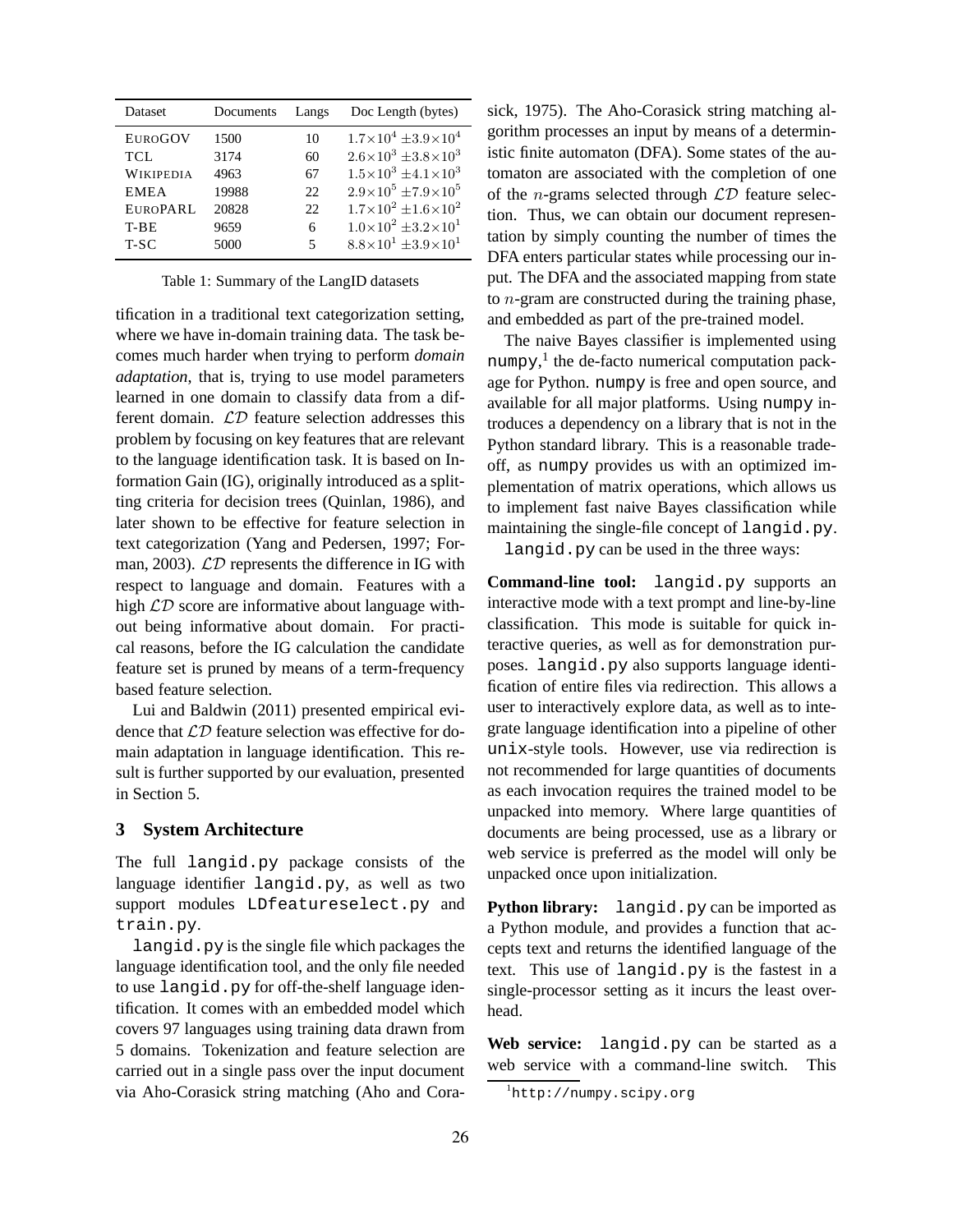allows language identitication by means of HTTP PUT and HTTP POST requests, which return JSONencoded responses. This is the preferred method of using langid.py from other programming environments, as most languages include libraries for interacting with web services over HTTP. It also allows the language identification service to be run as a network/internet service. Finally, langid.py is WSGI-compliant, $^2$  so it can be deployed in a WSGIcompliant web server. This provides an easy way to achieve parallelism by leveraging existing technologies to manage load balancing and utilize multiple processors in the handling of multiple concurrent requests for a service.

LDfeatureselect.py implements the  $LD$ feature selection. The calculation of term frequency is done in constant memory by index inversion through a MapReduce-style sharding approach. The calculation of information gain is also chunked to limit peak memory use, and furthermore it is parallelized to make full use of modern multiprocessor systems. LDfeatureselect.py produces a list of byte *n*-grams ranked by their  $\mathcal{LD}$  score.

train.py implements estimation of parameters for the multinomial naive Bayes model, as well as the construction of the DFA for the Aho-Corasick string matching algorithm. Its input is a list of byte patterns representing a feature set (such as that selected via LDfeatureselect.py), and a corpus of training documents. It produces the final model as a single compressed, encoded string, which can be saved to an external file and used by langid.py via a command-line option.

# **4 Training Data**

langid.py is distributed with an embedded model trained using the multi-domain language identification corpus of Lui and Baldwin (2011). This corpus contains documents in a total of 97 languages. The data is drawn from 5 different domains: government documents, software documentation, newswire, online encyclopedia and an internet crawl, though no domain covers the full set of languages by itself, and some languages are present only in a single domain. More details about this corpus are given in Lui and Baldwin (2011).

# **5 Evaluation**

In order to benchmark langid.py, we carried out an empirical evaluation using a number of languagelabelled datasets. We compare the empirical results obtained from langid.py to those obtained from other language identification toolkits which incorporate a pre-trained model, and are thus usable *offthe-shelf* for language identification. These tools are listed in Table 3.

### **5.1 Off-the-shelf LangID tools**

TextCat is an implementation of the method of Cavnar and Trenkle (1994) by Gertjan van Noord. It has traditionally been the de facto LangID tool of choice in research, and is the basis of language identification/filtering in the ClueWeb09 Dataset (Callan and Hoy, 2009) and CorpusBuilder (Ghani et al., 2004). It includes support for training with usersupplied data.

LangDetect implements a Naive Bayes classifier, using a character  $n$ -gram based representation without feature selection, with a set of normalization heuristics to improve accuracy. It is trained on data from Wikipedia,<sup>3</sup> and can be trained with usersupplied data.

CLD is a port of the embedded language identifier in Google's Chromium browser, maintained by Mike McCandless. Not much is known about the internal design of the tool, and there is no support provided for re-training it.

The datasets come from a variety of domains, such as newswire (TCL), biomedical corpora (EMEA), government documents (EUROGOV, EU-ROPARL) and microblog services (T-BE, T-SC). A number of these datasets have been previously used in language identification research. We provide a

We do not perform explicit encoding detection, but we do not assume that all the data is in the same encoding. Previous research has shown that explicit encoding detection is not needed for language identification (Baldwin and Lui, 2010). Our training data consists mostly of UTF8-encoded documents, but some of our evaluation datasets contain a mixture of encodings.

 $^{2}$ http://www.wsgi.org

 ${}^{3}$ http://www.wikipedia.org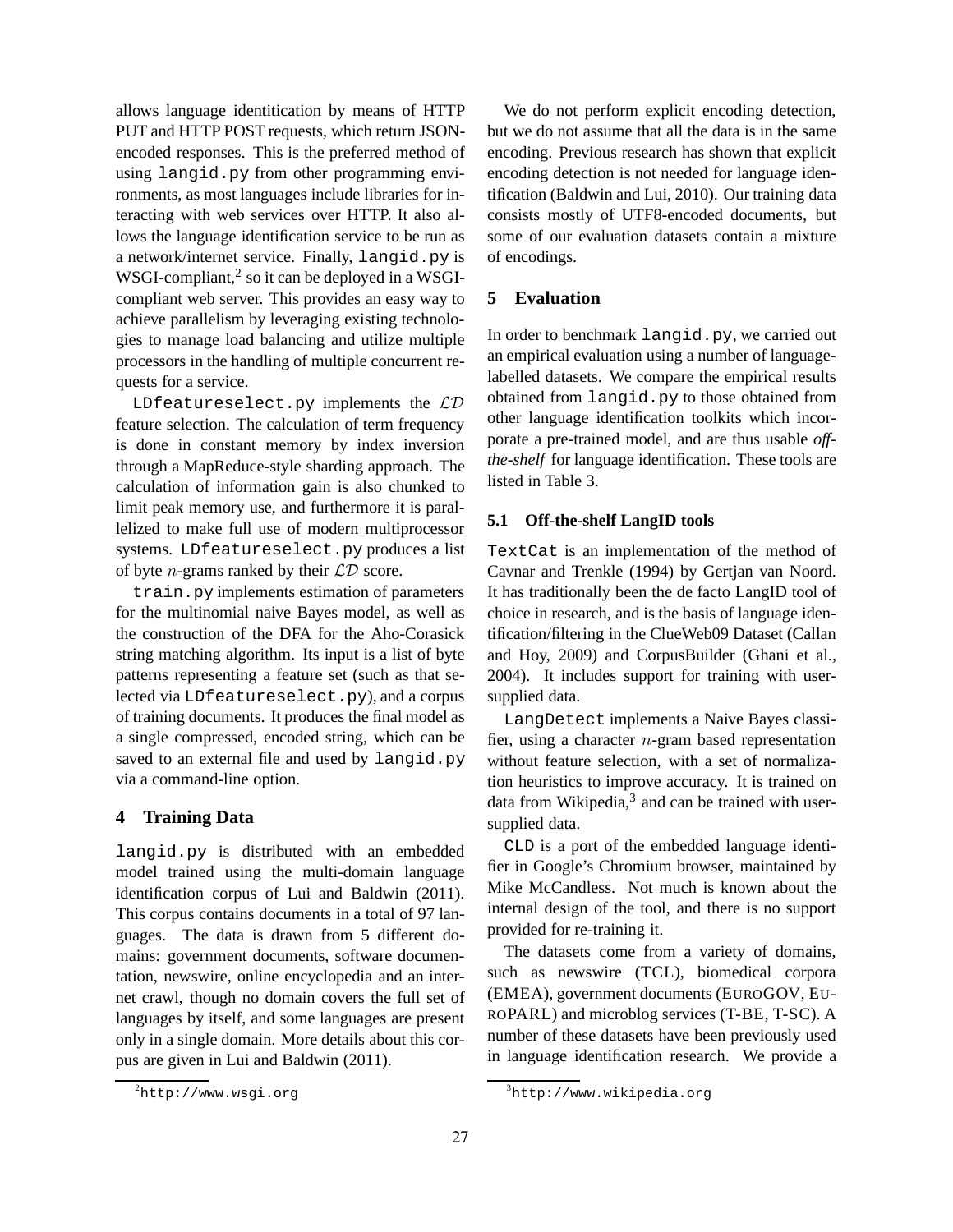| <b>Test Dataset</b>                                                                         | langid.py<br>Accuracy docs/s                                                                                            | LangDetect<br>$\triangle$ Acc Slowdown                                                                                                                                                    | TextCat<br>Slowdown<br>$\triangle$ Acc                                                                                                                                                            | <b>CLD</b><br>$\triangle$ Acc Slowdown                                                                                                                                                    |
|---------------------------------------------------------------------------------------------|-------------------------------------------------------------------------------------------------------------------------|-------------------------------------------------------------------------------------------------------------------------------------------------------------------------------------------|---------------------------------------------------------------------------------------------------------------------------------------------------------------------------------------------------|-------------------------------------------------------------------------------------------------------------------------------------------------------------------------------------------|
| <b>EUROGOV</b><br>TCL<br><b>WIKIPEDIA</b><br><b>EMEA</b><br><b>EUROPARL</b><br>T-BE<br>T-SC | 0.987<br>70.5<br>0.904<br>185.4<br>0.913<br>227.6<br>0.934<br>7.7<br>0.992<br>294.3<br>0.941<br>367.9<br>0.886<br>298.2 | $+0.005$<br>$1.1\times$<br>$-0.086$<br>$2.1\times$<br>$-0.046$<br>$2.5\times$<br>$-0.820$<br>$0.2\times$<br>$+0.001$<br>$3.6\times$<br>$-0.016$<br>$4.4\times$<br>$-0.038$<br>$2.9\times$ | $31.1\times$<br>$-0.046$<br>$-0.299$<br>$24.2\times$<br>$99.9\times$<br>$-0.207$<br>$-0.572$<br>$6.3\times$<br>$-0.186$<br>$115.4\times$<br>$144.1\times$<br>$-0.210$<br>$-0.235$<br>$34.2\times$ | $-0.004$<br>$0.5\times$<br>$-0.172$<br>$0.5\times$<br>$0.9\times$<br>$-0.082$<br>$0.3\times$<br>$+0.044$<br>$0.2\times$<br>$-0.010$<br>$0.7\times$<br>$-0.081$<br>$-0.120$<br>$0.2\times$ |

Table 2: Comparison of standalone classification tools, in terms of accuracy and speed (documents/second), relative to langid.py

| http://www.csse.unimelb.edu.au/research/lt/resources/langid/<br>langid.py<br>97<br>http://code.google.com/p/language-detection/<br>-53<br>LangDetect<br>75<br>http://odur.let.rug.nl/vannoord/TextCat/<br>TextCat<br>http://code.google.com/p/chromium-compact-language-detector/<br>$64+$<br><b>CLD</b> |  |
|----------------------------------------------------------------------------------------------------------------------------------------------------------------------------------------------------------------------------------------------------------------------------------------------------------|--|

Table 3: Summary of the LangID tools compared

brief summary of the characteristics of each dataset in Table 1.

The datasets we use for evaluation are different from and independent of the datasets from which the embedded model of langid.py was produced. In Table 2, we report the accuracy of each tool, measured as the proportion of documents from each dataset that are correctly classified. We present the absolute accuracy and performance for langid.py, and relative accuracy and slowdown for the other systems. For this experiment, we used a machine with 2 Intel Xeon E5540 processors and 24GB of RAM. We only utilized a single core, as none of the language identification tools tested are inherently multicore.

#### **5.2 Comparison on standard datasets**

We compared the four systems on datasets used in previous language identification research (Baldwin and Lui, 2010) (EUROGOV, TCL, WIKIPEDIA), as well as an extract from a biomedical parallel corpus (Tiedemann, 2009) (EMEA) and a corpus of samples from the Europarl Parallel Corpus (Koehn, 2005) (EUROPARL). The sample of EUROPARL we use was originally prepared by Shuyo Nakatani (author of LangDetect) as a validation set.

langid.py compares very favorably with other language identification tools. It outperforms TextCat in terms of speed and accuracy on all of the datasets considered. langid.py is generally orders of magnitude faster than TextCat, but this advantage is reduced on larger documents. This is primarily due to the design of TextCat, which requires that the supplied models be read from file for each document classified.

langid.py generally outperforms LangDetect, except in datasets derived from government documents (EUROGOV, EUROPARL). However, the difference in accuracy between langid.py and LangDetect on such datasets is very small, and langid.py is generally faster. An abnormal result was obtained when testing LangDetect on the EMEA corpus. Here, LangDetect is much faster, but has extremely poor accuracy (0.114). Analysis of the results reveals that the majority of documents were classified as Polish. We suspect that this is due to the early termination criteria employed by LangDetect, together with specific characteristics of the corpus. TextCat also performed very poorly on this corpus (accuracy 0.362). However, it is important to note that langid.py and CLD both performed very well, providing evidence that it is possible to build a generic language identifier that is insensitive to domain-specific characteristics.

langid.py also compares well with CLD. It is generally more accurate, although CLD does better on the EMEA corpus. This may reveal some insight into the design of CLD, which is likely to have been tuned for language identification of web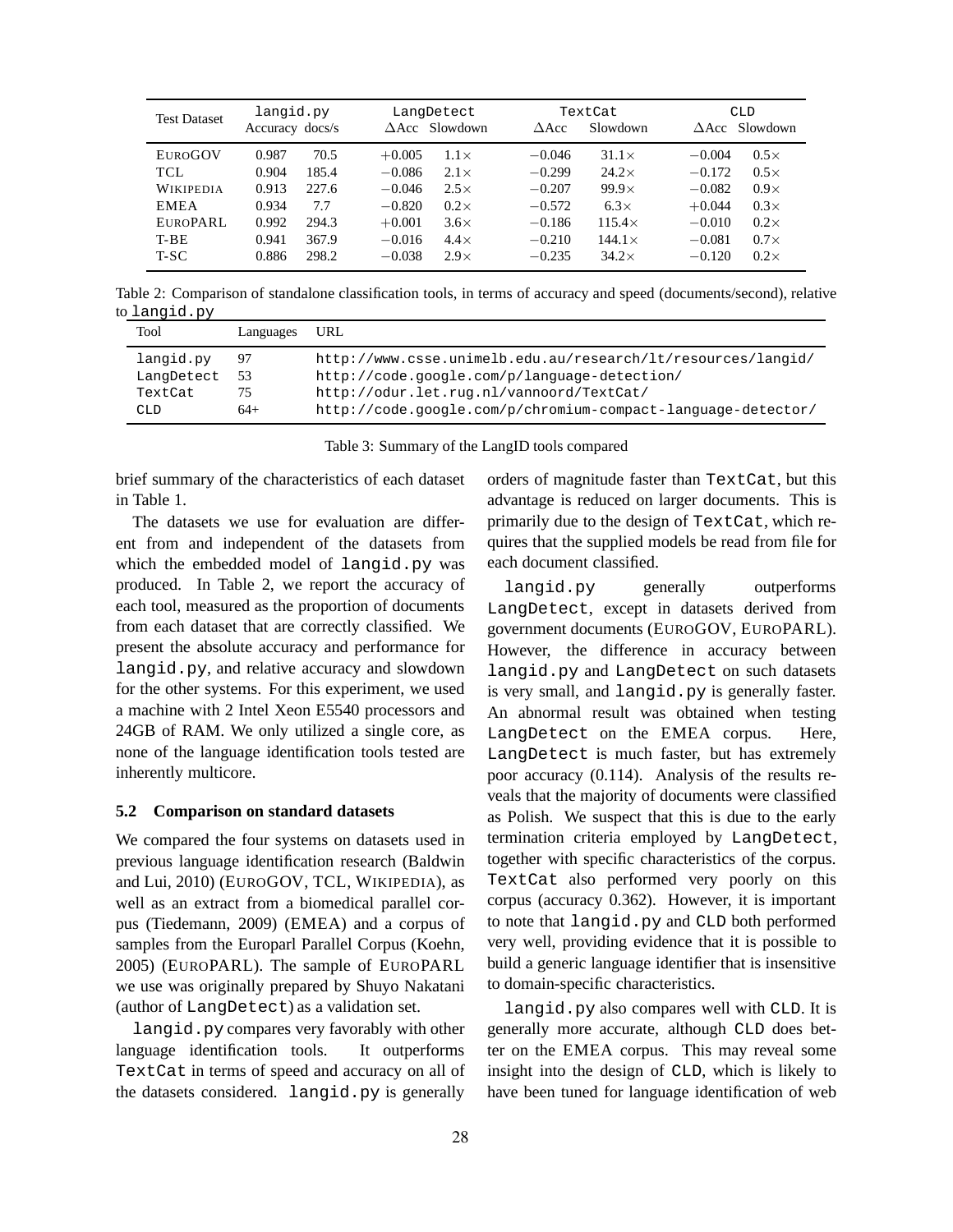pages. The EMEA corpus is heavy in XML markup, which CLD and langid.py both successfully ignore. One area where CLD outperforms all other systems is in its speed. However, this increase in speed comes at the cost of decreased accuracy in other domains, as we will see in Section 5.3.

#### **5.3 Comparison on microblog messages**

The size of the input text is known to play a significant role in the accuracy of automatic language identification, with accuracy decreasing on shorter input documents (Cavnar and Trenkle, 1994; Sibun and Reynar, 1996; Baldwin and Lui, 2010).

Recently, language identification of short strings has generated interest in the research community. Hammarstrom (2007) described a method that augmented a dictionary with an affix table, and tested it over synthetic data derived from a parallel bible corpus. Ceylan and Kim (2009) compared a number of methods for identifying the language of search engine queries of 2 to 3 words. They develop a method which uses a decision tree to integrate outputs from several different language identification approaches. Vatanen et al. (2010) focus on messages of 5–21 characters, using n-gram language models over data drawn from UDHR in a naive Bayes classifier.

A recent application where language identification is an open issue is over the rapidly-increasing volume of data being generated by social media. Microblog services such as Twitter<sup>4</sup> allow users to post short text messages. Twitter has a worldwide user base, evidenced by the large array of languages present on Twitter (Carter et al., to appear). It is estimated that half the messages on Twitter are not in English. <sup>5</sup>

This new domain presents a significant challenge for automatic language identification, due to the much shorter 'documents' to be classified, and is compounded by the lack of language-labelled indomain data for training and validation. This has led to recent research focused specifically on the task of language identification of Twitter messages. Carter et al. (to appear) improve language identification in Twitter messages by augmenting standard methods

with language identification priors based on a user's previous messages and by the content of links embedded in messages. Tromp and Pechenizkiy (2011) present a method for language identification of short text messages by means of a graph structure.

Despite the recently published results on language identification of microblog messages, there is no dedicated off-the-shelf system to perform the task. We thus examine the accuracy and performance of using generic language identification tools to identify the language of microblog messages. It is important to note that none of the systems we test have been specifically tuned for the microblog domain. Furthermore, they do not make use of any nontextual information such as author and link-based priors (Carter et al., to appear).

We make use of two datasets of Twitter messages kindly provided to us by other researchers. The first is T-BE (Tromp and Pechenizkiy, 2011), which contains 9659 messages in 6 European languages. The second is T-SC (Carter et al., to appear), which contains 5000 messages in 5 European languages.

We find that over both datasets, langid.py has better accuracy than any of the other systems tested. On T-BE, Tromp and Pechenizkiy (2011) report accuracy between 0.92 and 0.98 depending on the parametrization of their system, which was tuned specifically for classifying short text messages. In its *off-the-shelf* configuration, langid.py attains an accuracy of 0.94, making it competitive with the customized solution of Tromp and Pechenizkiy (2011).

On T-SC, Carter et al. (to appear) report overall accuracy of 0.90 for TextCat in the off-theshelf configuration, and up to 0.92 after the inclusion of priors based on (domain-specific) extra-textual information. In our experiments, the accuracy of TextCat is much lower (0.654). This is because Carter et al. (to appear) constrained TextCat to output only the set of 5 languages they considered. Our results show that it is possible for a generic language identification tool to attain reasonably high accuracy (0.89) without artificially constraining the set of languages to be considered, which corresponds more closely to the demands of automatic language identification to real-world data sources, where there is generally no prior knowledge of the languages present.

<sup>4</sup>http://www.twitter.com

<sup>5</sup>http://semiocast.com/downloads/

Semiocast\_Half\_of\_messages\_on\_Twitter\_ are\_not\_in\_English\_20100224.pdf